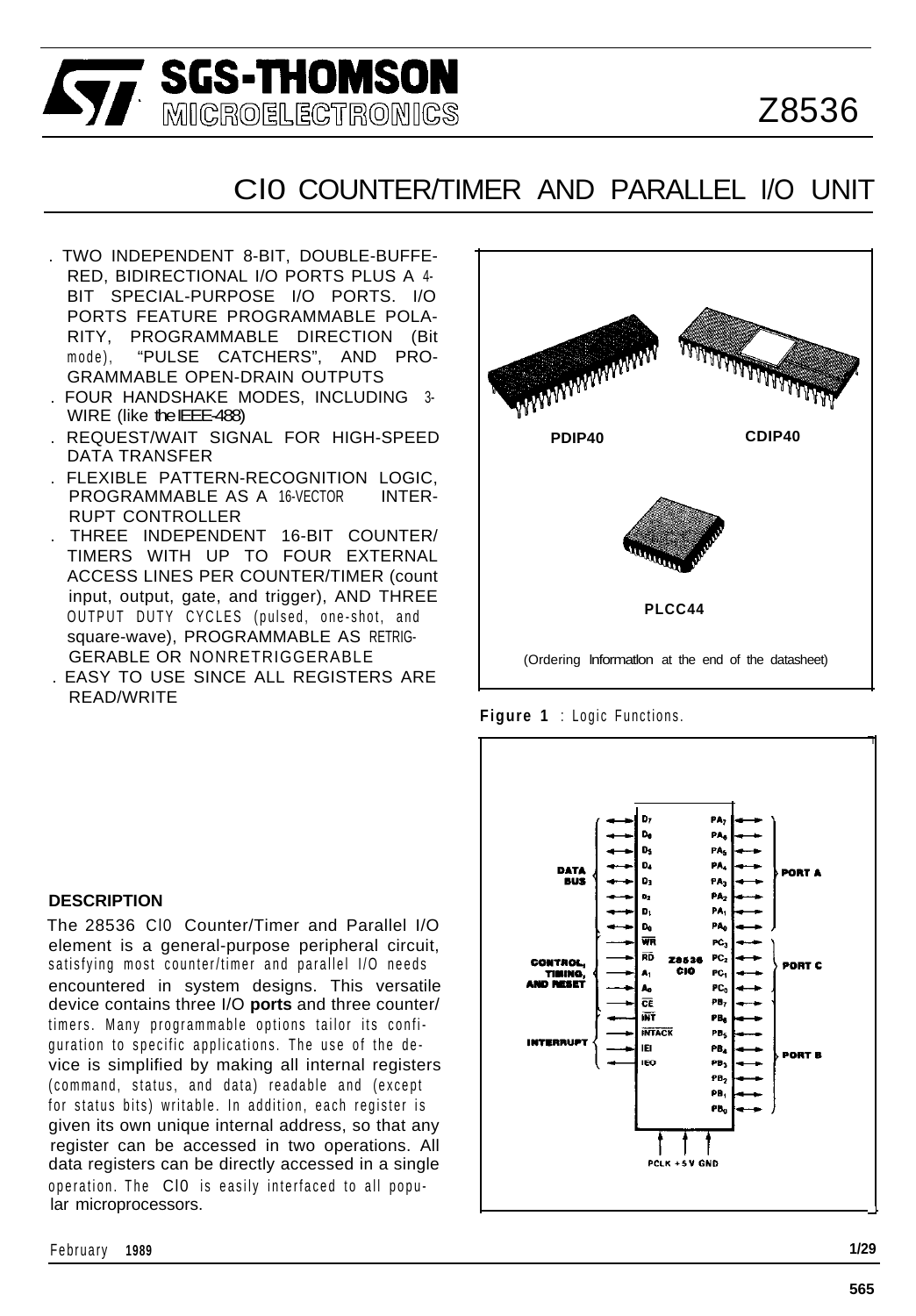

# **PIN DESCRIPTION**

**Ao-AI.** *Address* Lines (input). These two lines are used to select the register involved in the CPU transaction : Port A's Data register, Port B's Data register, Port C's Data register, or a control register.

CE Chip Enable (input, active Low). A Low level on this input enables the Cl0 to be read from or written to.

**D0-D7** Data Bus (bidirectional 3-state). These eight data lines are used for transfers between the CPU and the CIO.

**IEI.** *interrupt Enable In* (input, active High). IEI is used with IEO to form an interrupt daisy chain when there is more than one interrupt-driven device. A High IEI indicates that no other higher priority device has an interrupt under service or is requesting an interrupt.

**IEO.** *lnterrupt Enable* Out (output, active High). IEO is High only if IEI is High and the CPU is not servicing an interrupt from the requesting Cl0 or is not requesting an interrupt (Interrupt Acknowledge cycle only). IEO is connected to the next lower priority device's IEI input and thus inhibits interrupts from lower priority devices. cle<br>ty d<br>Iowe<br>INT

**INT.** *Interrupt Request* (output, open-drain, active Low). This signal is pulled Low when the CIO requests an interrupt.

**INTACK.** *InterruptAcknowledge* (input, active Low). This input indicates to the Cl0 that an Interrupt

**Figure 2a** : DIP, Pin Connections. **Figure 2b** : Chip Carrier, Pin Connections.



Acknowledge cycle is in progress. INTACK must be synchronized to PCLK, and it must be stable throughout the Interrupt Acknowledge cycle.

**PA0-PA7** Port *A I/Ones* (bidirectional, 3-state, or open-drain). These eight I/O lines transfer information between the ClO's Port A and external devices.

**PBo-PB7.** Port B I/O *lines* (bidirectional, 3-state, or open-drain). These eight I/O lines transfer information between the ClO's Port Band external devices. May also be used to provide external access to Counter/Timers 1 and 2.

**PCo-PC3.** Port C I/O *lines* (bidirectional, 3-state, or open-drain). These I/O lines are used to provide handshake, WAIT, and REQUEST lines for Ports A and B or to provide external access to Counter/Timer 3 or access to the CIO's Port C.

**PCLK.** *Peripheral Clock* (input, TTL-compatible). This is the clock used by the internal control logic and the counter/timers in timer mode. It does not have to be the CPU clock.

**RD\*** Read(input, active Low). This signal indicates that a CPU is reading from the CIO. During an Interrupt Acknowledge cycle, this signal gates the interrupt vector onto the data bus if the Cl0 is the highest priority device requesting an interrupt.

**WR\*.** *Write* (input, active Low). This signal indicates <sup>a</sup> CPU write to the CIO.

When RD and WR are detected low at the same time (normally an illegal condition), the Cl0 is reset.

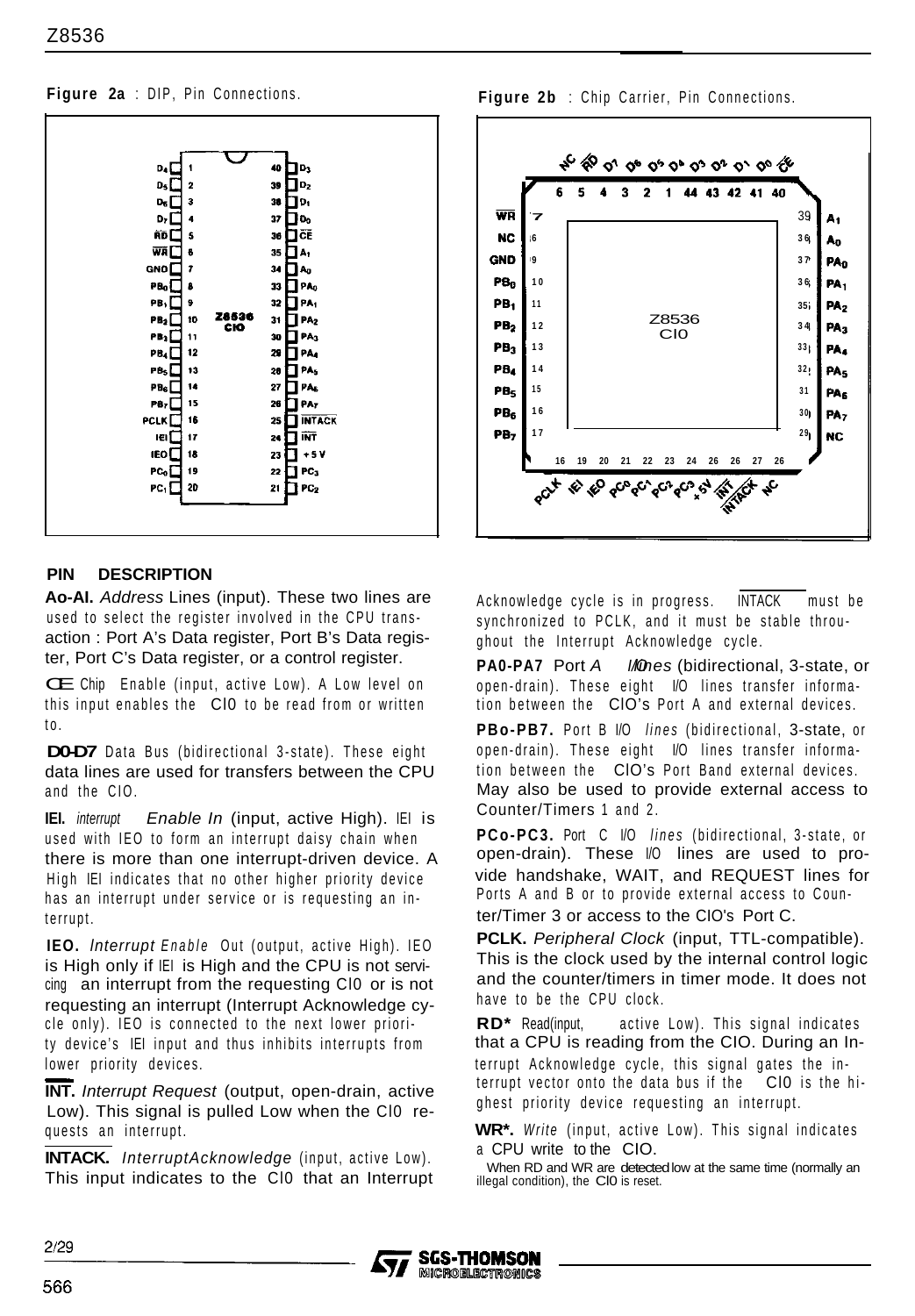# **ARCHITECTURE**

The Cl0 Counter/Timer and Parallel I/O element (figure 3) consists of a CPU interface, three I/O ports (two general-purpose 8-bit ports and one specialpurpose 4-bit port), three 16-bit counter/timers, an interrupt-control logic block, and the internal-control logic block. An extensive number of programmable options allow the user to tailor the configuration to best suit the specific application.

The two general-purpose 8-bit I/O ports (figure 4) are identical, except that Port B can be specified to provide external access to Counter/Timers 1 and 2. Either port can be programmed to be a handshakedriven, double-buffered port (input, output, or bidirectional) or a control-type port with the direction of each bit individually programmable. Each port includes pattern-recognition logic, allowing interrupt generation when a specific pattern is detected. The pattern-recognition logic can be programmed so the oortfunctionslike aorioritv-interruotcontroller. Ports A and B can also be linked to form a 16-bit I/O port.

To control these capabilities, both ports contain 12 registers. Three of these registers, the Input, Out-

**Figure** 3 : Cl0 Block Diagram.

put, and Buffer registers, comprise the data path registers. Two registers, the Mode Specification and Handshake Specification registers, are used to define the mode of the port and to specify which handshake, if any, is to be used. The reference pattern for the pattern-recognition logic is defined via three registers : the Pattern Polarity, Pattern Transition, and Pattern Mask registers. The detailed characteristics of each bit path (for example, the direction of data flow or whether a path is inverting or noninverting) are programmed using the Data Path Polarity, Data Direction, and Special I/O Control registers.

The primary control and status bits are grouped in a single register, the Command and Status register, so that after the port is initially configured, only this register must be accessed frequently. To facilitate initialization, the port logic is designed so that registers associated with an unrequired capability are ianored and do not have to be oroarammed. I



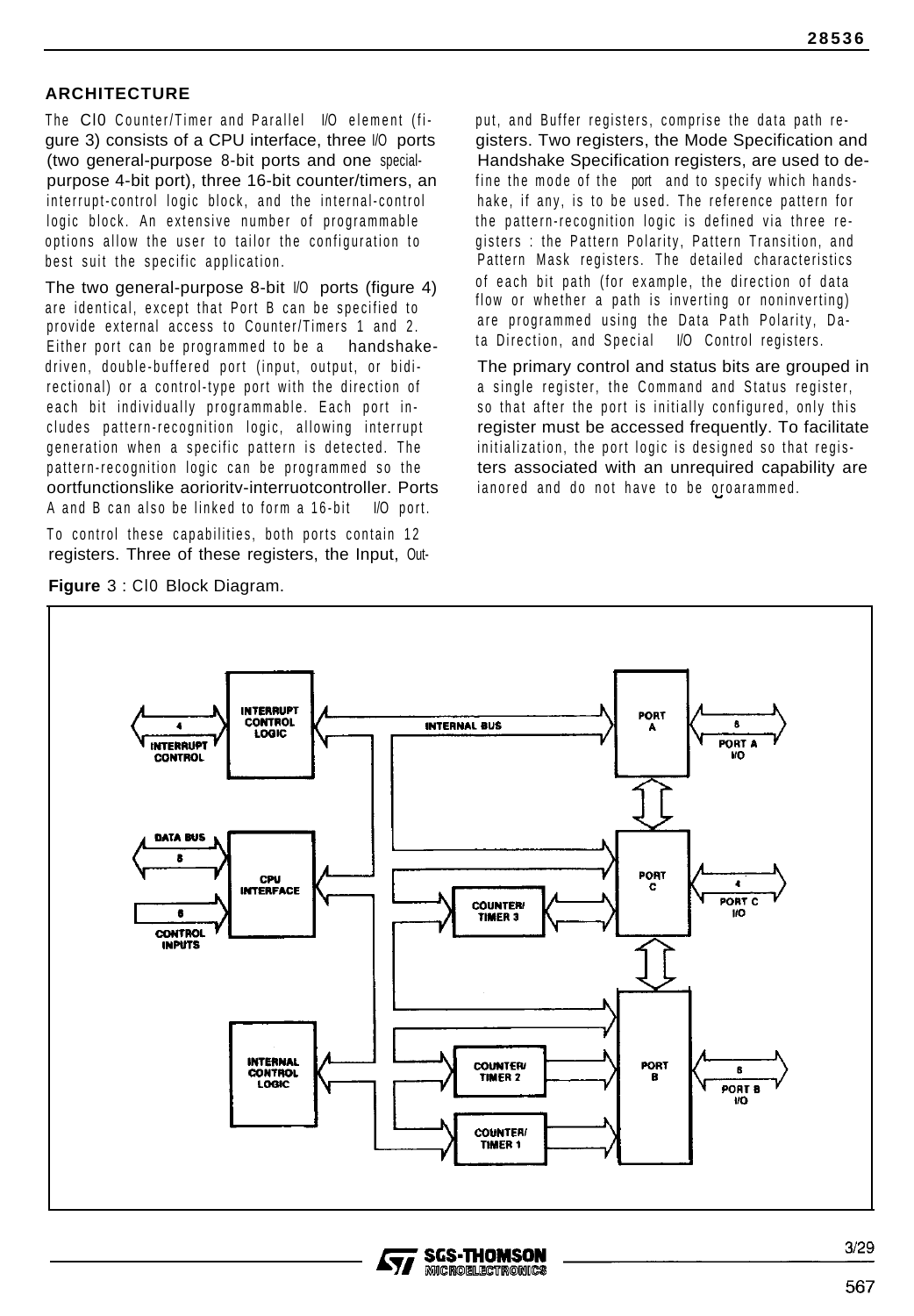**Figure** 4 : Ports A and B Block Diagram.



The function of the special-purpose 4-bit port, Port C (figure 5), depends upon the roles of' Ports A and B. Port C provides the required handshake lines. Any bits of Port C not used as handshake lines can be used as I/O lines or to provide external access for the third counter/timer.

Since Port C's function is defined primarily by Ports A and B, only three registers (besides the Data Input and Output registers) are needed. These registers specify the details of each bit path : the Data Path Polarity, Data Direction, and Special  $1/0$ Control registers.

The three counter/timers (figure 6) are all identical. Each is comprised of a 16-bit down-counter, a 16. bit Time Constant register (which holds the value loaded into the down-counter), a 16-bit Current Count register (used to read the contents of the down-counter), and two &bit registers for control and status (the Mode Specification and the Command and Status registers).

The capabilities of the counter/timer are numerous. Up to four port  $\sqrt{0}$  lines can be dedicated as external access lines for each counter/timer : counter input, gate input, trigger input, and counter/timer output. Three different counter/timer output duty cycles are available : pulse, one-shot, or square-wave. The operation of the counter/timer can be programmed as either retriggerable or nonretriggerable. With these and other options, most counter/timer applications are covered.

There are five registers (Master Interrupt Control register, three Interrupt Vector registers, and the Current Vector register) associated with the interrupt logic. In addition, the ports' Command and Status registers and the counter/timers' Command and Status registers include bits associated with the interrupt logic. Each of these registers contains three bits for interrupt control and status : Interrupt Pending (IP), Interrupt Under Service (IUS), and Interrupt Enable (IE).

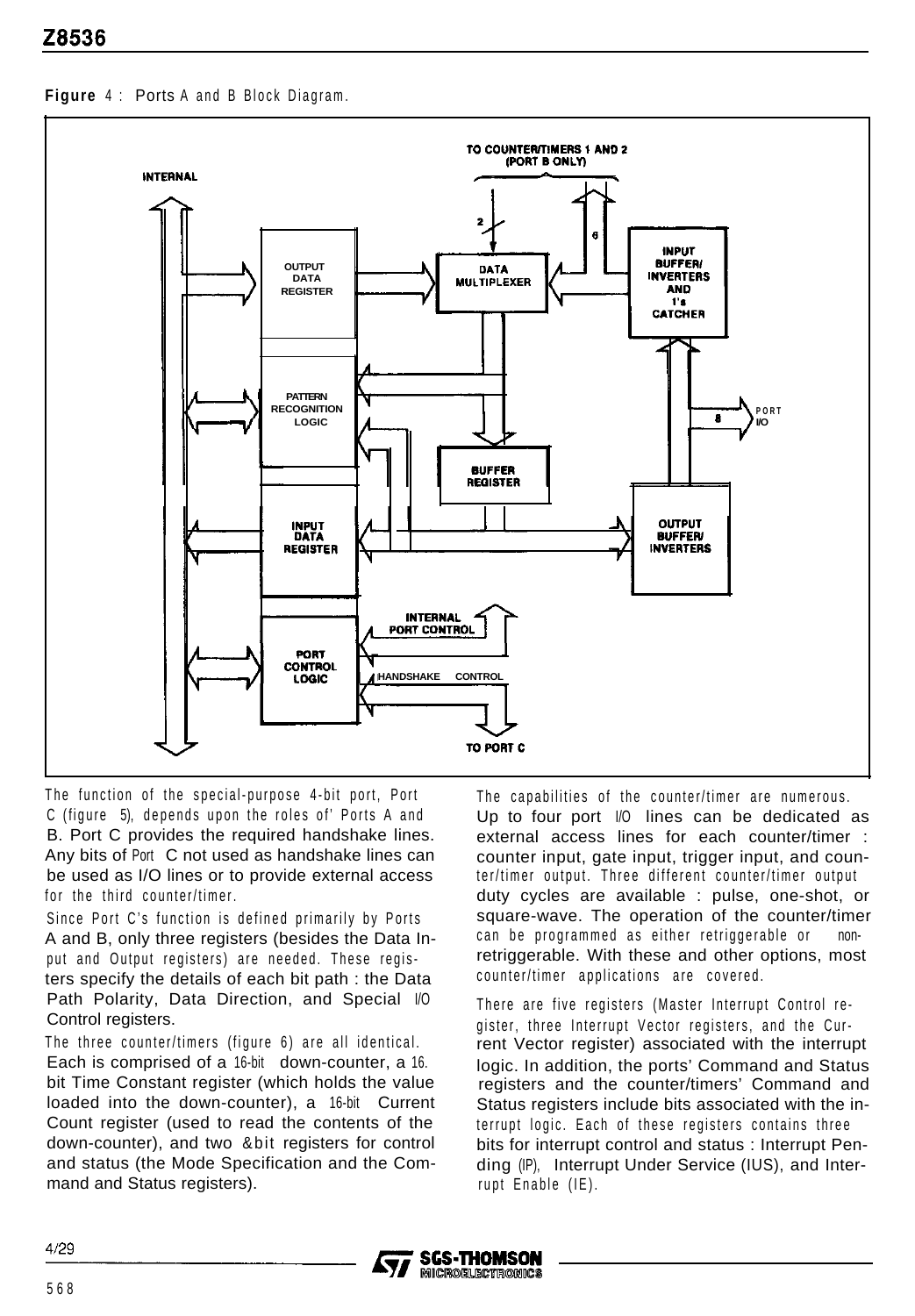



#### **FUNCTIONAL DESCRIPTION**

The following describes the functions of the ports, pattern-recognition logic, counter/timers, and interrupt logic.

**l/O Port Operations.** Of the CIO's three I/O ports, two (Ports A and B) are general-purpose, and the third (Port C) is a special-purpose 4-bit port. Ports A and b can be configured as input, output, or bidirectional ports with handshake. (Four different handshakes are available). They can also be linked to form a single 1 6-bit port. If they are not used as ports with handshake, they provide 16 input or output bits with the data direction programmable on a bit-by-bit basis. Port B also provides access for Counter/Timers 1 and 2. In all configurations, Ports A and B can be programmed to recognize specific data patterns and to generate interrupts when the pattern is encountered.

The four bits of Pot-l C provide the handshake lines

for **PortsA** and B when required. A RE-QUEST/WAIT line can also be provided so that Cl0 transfers can be synchronized with DMAs or CPUs. Any Port C bits not used for handshake or RE-QUEST/WAIT can be used as input or output bits (individually data-direction programmable) or external access lines for Counter/Timer 3. Port C does not contain any pattern-recognition logic. It is, however, capable of bit-addressable writes. With this feature, any combination of bits can be set and/or cleared while the other bits remain undisturbed without first reading the register.

*Bit Port Operations.* In bit port operations, the port's Data Direction register specifies the direction of data flow for each bit. A 1 specifies an input bit, and a 0 specifies an output bit. If bits are used as I/O bits for a counter/timer, they should be set as input or output, as required.

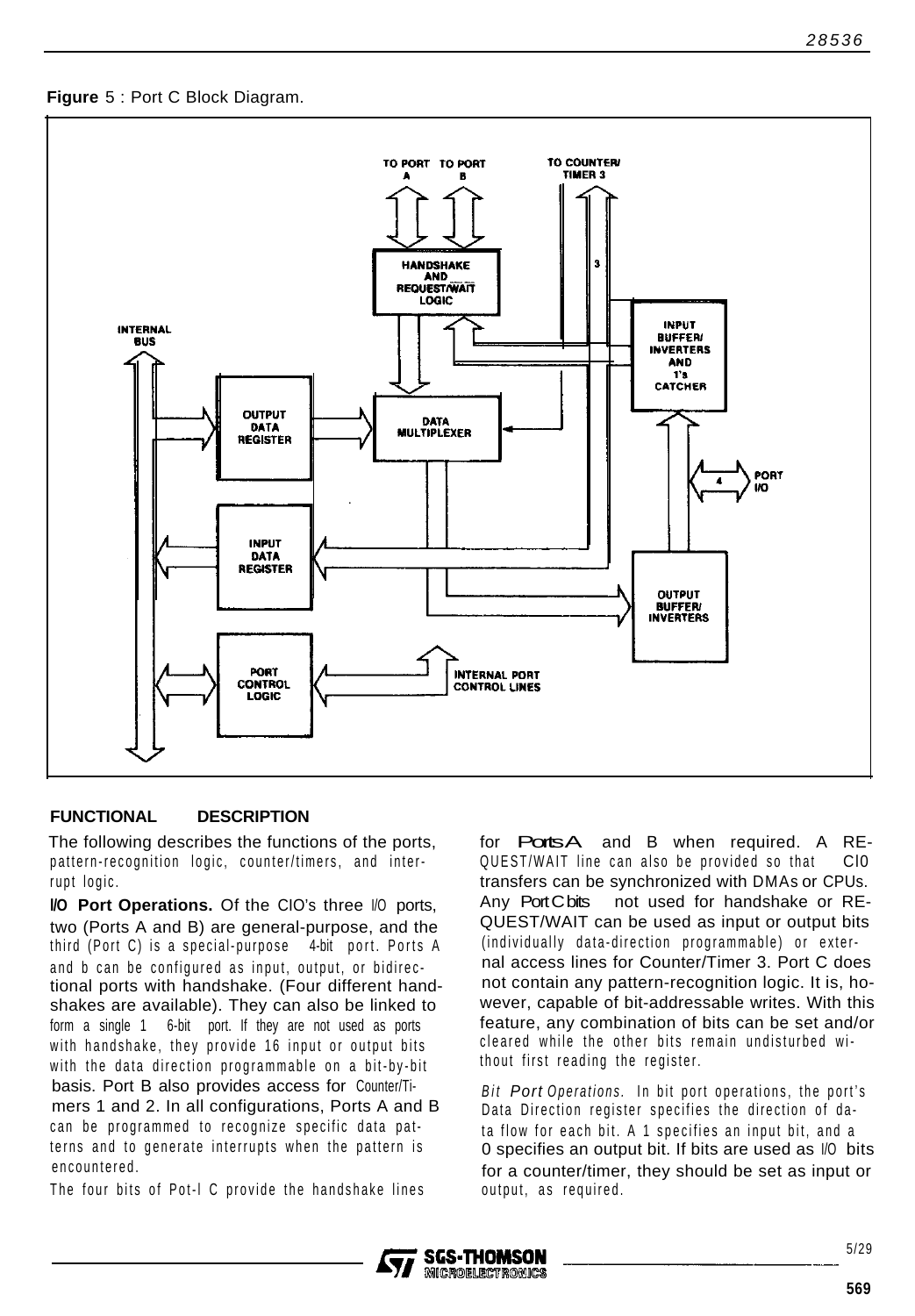**Figure** 6 : Counter/Timer Block Diagram.



The Data Path Polarity register provides the capability of inverting the data path. A 1 specifies inverting, and a 0 specifies noninverting. All discussions of the port operations assume that the path is noninverting.

The value returned when reading an input bit reflects the state of the input just prior to the read. A l's catcher can be inserted into the input data path by programming a 1 to the corresponding bit position of the ports Special I/O Control register. When a 1 is detected at the l's catcher input, its output is set to 1 until it is cleared. The I's catcher is cleared by writing a 0 to the bit. In all other cases, attempted writes to input bits are ignored.

When Ports A and B include output bits, reading the Data register returns the value being output. Reads of Port C return the state of the pin. Outputs can be specified as open-drain by writing a 1 to the corresponding bit of the port's Special I/O Control register. Port C has the additional feature of bit-addressable

writes. When writing to Port C, the four most significant bits are used as a write protect mask for the least significant bits (O-4, 1-5, 2-6, and 3-7). If the write protect bit is written with a 1, the state of the corresponding output bit is not changed.

*Ports* with Handshake *Operation.* Ports A and B can be specified as 8-bitnput, output, or bidirectional ports with handshake. The Cl0 provides four different handshakes for its ports : Interlocked, Strobed, Pulsed, and 3-Wire. When specified as a port with handshake, the transfer of data into and out of the port and interrupt generation is under control of the handshake logic. Port C provides the handshake lines as shown in table 1. Any Port C lines not used for handshake can be used as simple I/O lines or as access lines for Counter/Timer 3;

When Ports A and B are configured as ports with handshake, they are double-buffered. This allows for more relaxed interrupt service routine response time. A second byte can be input to or output from

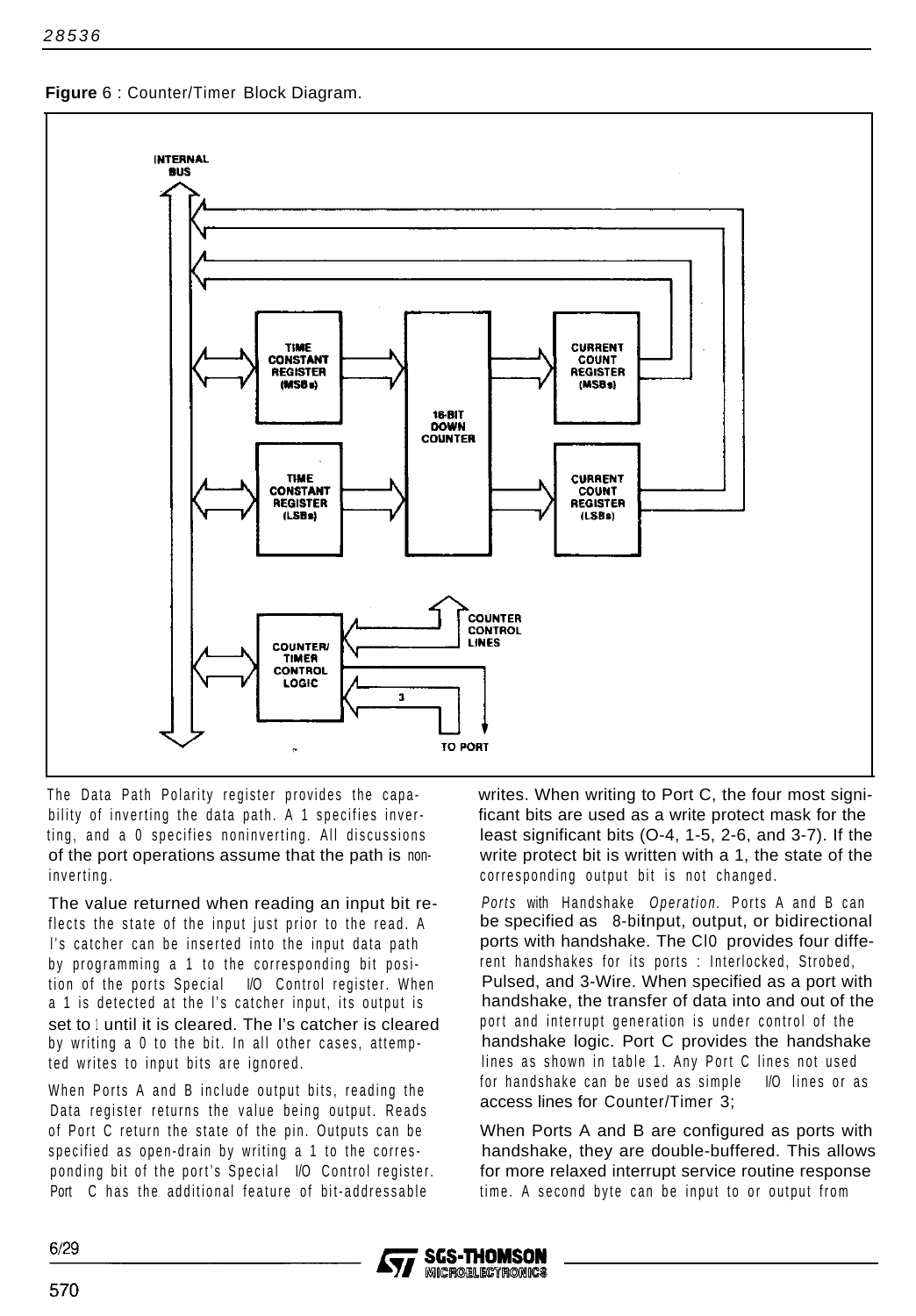#### **FUNCTIONAL DESCRIPTION** (cont'd)

the port before the interrupt for the first byte is serviced. Normally the Interrupt Pendina (IP) bit is set and an interrupt is generated when data is shifted into the Input register (input port) or out of the Output register (output port). For input and output ports, the IP is automatically cleared when the data is read or written. In bidirectional ports, IP is cleared only by command. When the Interrupt on Two Bytes (ITB) control bit is set to 1, interrupts are generated only when two bytes of data are available to be read or written. This allows a minimum of 16 bits of information to be transferred on each interrupt. With ITB set, the IP is not automatically cleared until the second byte of data is read or written.

When the Single Buffer (SB) bit is set to 1, the port acts as if it is only single-buffered. This is useful if the handshake line must be stopped on a byte-bybyte basis.

Ports A and B can be linked to form a 16-bit port by programming a 1 in the Port Link Control (PLC) bit. In this mode, only Port A's Handshake Specification and Command and Status registers are used. Port B must be specified as a bit port. When linked, only Port A has pattern-match capability. Port B's pattern-match capability must be disabled. Also, when the ports are linked. Port B's Data register must be read or written before Port As.

When a port is specified as a port with handshake, the type of port it is (input, output, or bidirectional) determines the direction of data flow. The data direction for the bidirectional port is determined by a bit in Port C (table 1). In all cases, the contents of the Data Direction register are ignored. The contents of the Special I/O Control register apply only to output bits (3-state or open-drain). Inputs may not have l's catchers ; therefore, those bits in the Special I/O Control register are ignored. Port C lines used for handshake should be programmed as inputs. The handshake specification overrides Port C's Data Direction register for bits that must be outputs. The contents of Port C's Data Path Polarity register still apply.

**Interlocked Handshake.** In the Interlocked Handshake mode, the action of the Cl0 must be acknowledged by the external device before the next action can take place. Figure 7shows timing for Interlocked Handshake. An output port does not indicate that new data is available until the external device indicates it is ready for the data. Similarly, an input port does not indicate that it is ready for new data until the data source indicates that the previous byte of the data is no longer available, thereby acknowledging the input ports acceptance of the last byte. This allows the Cl0 to interface directly to the port

of a Z8 microcomputer, a UPC, an FIO, an FIFO, or to another Cl0 port with no external logic.

A 4-bit deskew timer can be inserted in the Data Available (DAV) output for output ports. As data is transferred to the Buffer register, the deskew timer is triggered. After the number of PCLK cycles specified by the deskew timer time constant plus one, DAV is allowed to go Low. The deskew timer therefore guarantees that the output data is valid for a specified minimum amount of time before DAVgoes Low. Deskew timers are available for output ports independent of the type of handshake employed.

Strobed Handshake. In the Strobed Handshake mode, data is "strobed" into or out of the port by the external logic. The falling edge of the Acknowledge Input (ACKIN) strobes data into or out of the port. Figure 7 shows timing for the Strobed Handshake. In contrast to the Interlocked handshake, the signal indicating the port is ready for another data transfer operates independently of the ACKIN input. It is up to the external logic to ensure that data overflows or underflows do not occur.

**3-Wire Handshake.** The 3-Wire Handshake is designed for the situation in which one output port is communicatingwith many input ports simultaneous-**If is essentially the same as the Interlocked** Handshake, except that two signals are used to indicate if an input port is ready for new data or if it has accepted the present data. In the 3-Wire Handshake (figure 8) the rising edge of one status line indicates that the port is ready for data, and the rising edge of another status line indicates that the data has been accepted. With the 3-Wire Handshake, the output lines of many input ports can be bussed together with open-drain drivers ; the output port knows when all the ports have accepted the data and are ready. This is the same handshake as is used on the IEEE-488 bus. Because this handshake requires three lines, only one port (either A or B) can be a 3-Wire Handshake port at a time. The 3-Wire Handshake is not available in the bidirectional mode. Because the port's direction can be changed under software control, however, bidirectional IEEE-488.type transfers can be performed.

Pulsed Handshake. The Pulsed Handshake (figure 9) is designed to interface to mechanical-type devices that require data to be held for long periods of time and need relatively wide pulses to gate the data into or out of the device. The logic is the same as the Interlocked Handshake mode, except that an internal counter/timer is linked to the handshake logic If the port is specified in the input mode, the timer is inserted in the ACKIN path. The external ACKIN input triggers the timer and its output is used

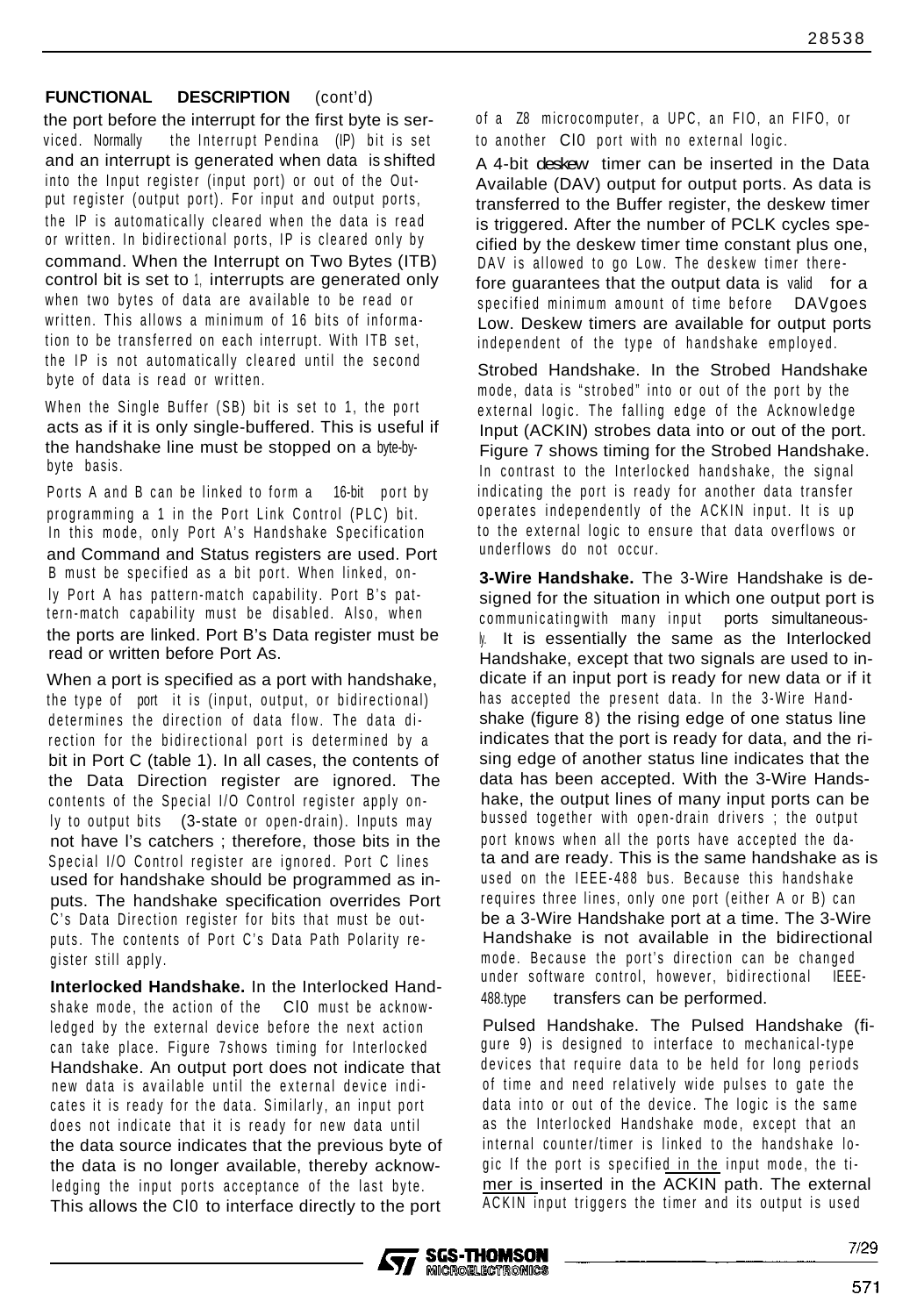### **FUNCTIONAL DESCRIPTION** (cont'd)

as the Interlocked Handshake's normal acknowledge input. If the port is an  $\overline{\text{cutoff}}$  port, the timer is placed in the Data Available (DAV) output path. The timer is tippered when the normal Interlocked Handshake DAV output goes Low and the timer output is used as the actual DAV output. The counter/timer maintains all of its normal capabilities. This handshake is not available to bidirectional ports. REQUEST/WAIT Line Operation. Port C can be programmed to provide a status signal output in addition to tht normalhandshake lines for either Port A or B when used as a port with handshake. The additional signal is either a REQUEST or WAIT signal. The REQUEST signal indicates when a port is ready to perform a data transfer via the CPU interface. It is intended for use with a DMA-type device. The WAIT signal provides synchronization for transfers with a CPU. Three bits in the Port Handshake Specification register provide controls for the RE-QUEST/WAIT logic. Because the extra Port C line is used, only one port can be specified as a port with a handshake and a REQUEST/WAIT line. The other port must be a bit port.

Operation of the REQUEST line is modified by the state of the port's Interrupt on Two Bytes (ITB) control bit. When ITB is 0, the REQUEST line goes

active as soon as the Cl0 is ready for a data transfer. If ITB is 1, REQUEST does not go active until two bytes can be transferred. REQUEST stays active as long as a byte is available to be read or written.

The SPECIAL REQUEST function is reserved for use with bidirectional ports only. In this case, the RE-QUEST line indicates the status of the register not being used in the data path at that time. If the IN/OUT line is High, the REQUEST line is High when the Output register is empty. If IN/OUT is Low, the REQUEST line is High when the Input register is full.

*Pattern-Recognition Logic Operation.* Both Ports A and B can be programmed to generate interrupts when a specific pattern is recognized at the port. The pattern-recognition logic is independent of the port application, thereby allowing the port to recognize patterns in all of its configurations. The pattern can be independently specified for each bit as 1, 0, rising edge, falling edge, or any transition. Individual bits may be masked off. A pattern-match is defined as the simultaneous satisfaction of all nonmasked bit specifications in the AND mode or the satisfaction of any non-masked bit specifications in either of the OR or OR-Priority Encoded Vector modes.

| Port A/B Configuration                                                            | PC <sub>3</sub>            | PC <sub>2</sub> | PC <sub>1</sub>                   | PC <sub>0</sub> |
|-----------------------------------------------------------------------------------|----------------------------|-----------------|-----------------------------------|-----------------|
| Ports A and B: Bits Ports                                                         | Bit I/O                    | Bit I/O         | Bit I/O                           | Bit I/O         |
| Port A: Input or Output Port<br>(interlocked, strobed, or pulsed<br>handshake) *  | RFD or DAV                 | <b>ACKIN</b>    | REQUEST/WAIT<br>or Bit I/O        | Bit I/O         |
| Port B : Input or Output Port<br>(interlocked, strobed, or pulsed<br>handshake) * | REQUEST/WAIT<br>or Bit I/O | Bit I/O         | RFD or DAV                        | <b>ACKIN</b>    |
| Port A or B: Input Port<br>(3-wire handshake)                                     | RFD (output)               | DAV (input)     | <b>REQUEST/WAIT</b><br>or Bit I/O | DAC (output)    |
| Port A or B: Output Port<br>(3-wire handshake)                                    | DAV (output)               | DAC (input)     | <b>REQUEST/WAIT</b><br>or Bit I/O | RFD (input)     |
| Port A or B : Bidirectional Port<br>(interlocked or strobed handshake)            | RFD or DAV                 | <b>ACKIN</b>    | <b>REQUEST/WAIT</b><br>or Bit I/O | <b>IN/OUT</b>   |

**Table 1** : Port C Bit Utilization.

• Both Potts Annut B and be specified input or output with interlocked. Strobed, or Pulsed Handshake at the same time if neither uses REQUEST/WAIT.

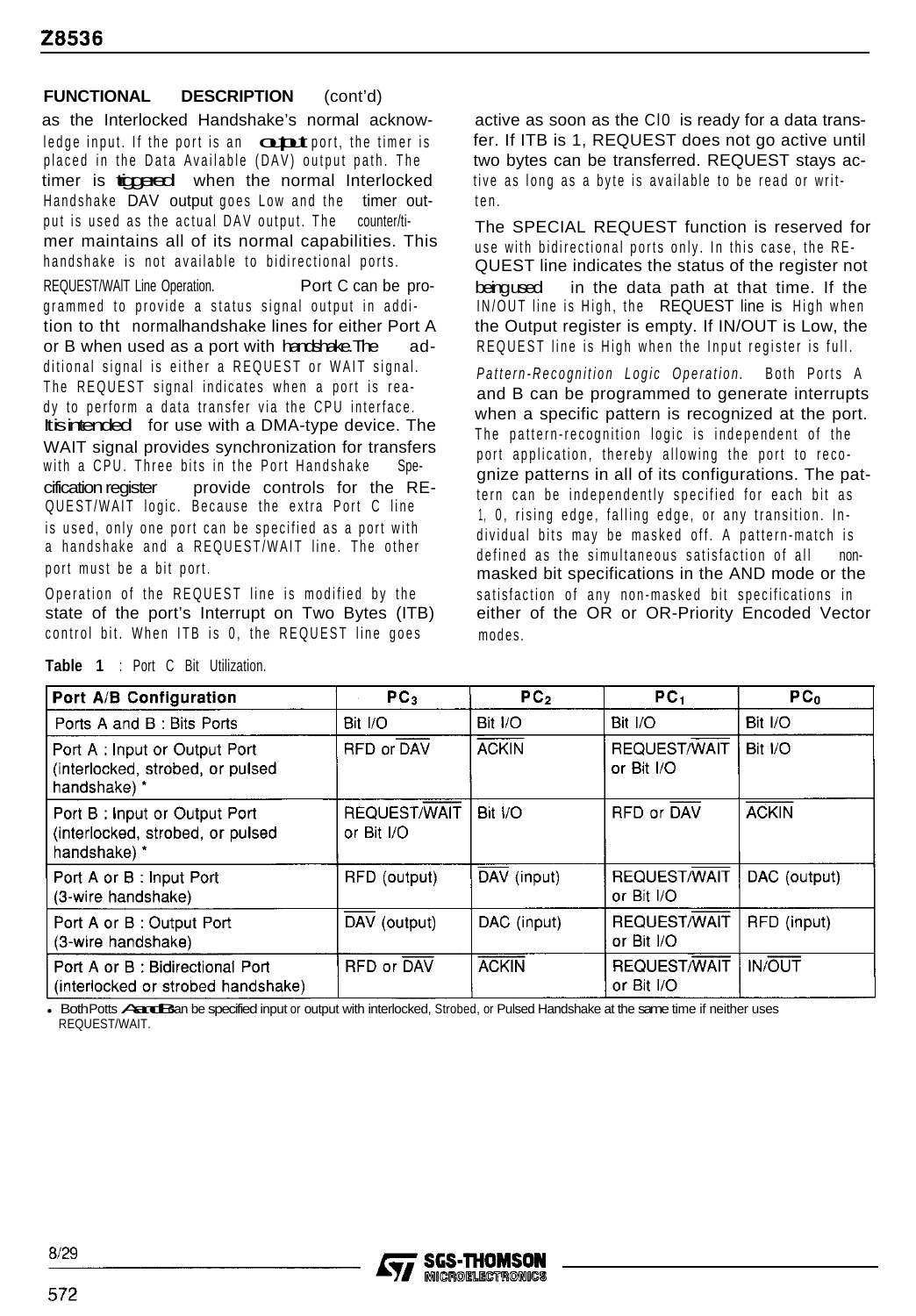



**Figure** 8 : 3-wire Handshake.





**Figure** 9 : Pulsed Handshake. The pattern specified in the Pattern Definition register assumes that the data path is programmed to be noninverting. If an input bit in the data path is programmed to be inverting, the pattern detected is the opposite of the one specified. Output bits used in the pattern-match logic are internally sampled before the invert/noninvert logic.

> Bit Port Pattern-Recognition Operations. During bit port operations, pattern-recognition may be performed on all bits, including those used as I/O for the counter/timers. The input to the pattern-recognition logic follows the value at the pins (through the invert/noninvert logic) in all cases exceptforsimple inputs with l's catchers. In this case, the output of the l's catcher is used. When operating in the AND or OR mode, it is the transition from a no-match to a match state that causes the interrupt. In the "OR" mode, if a second match occurs before the first match goes away, it does not cause an interrupt.

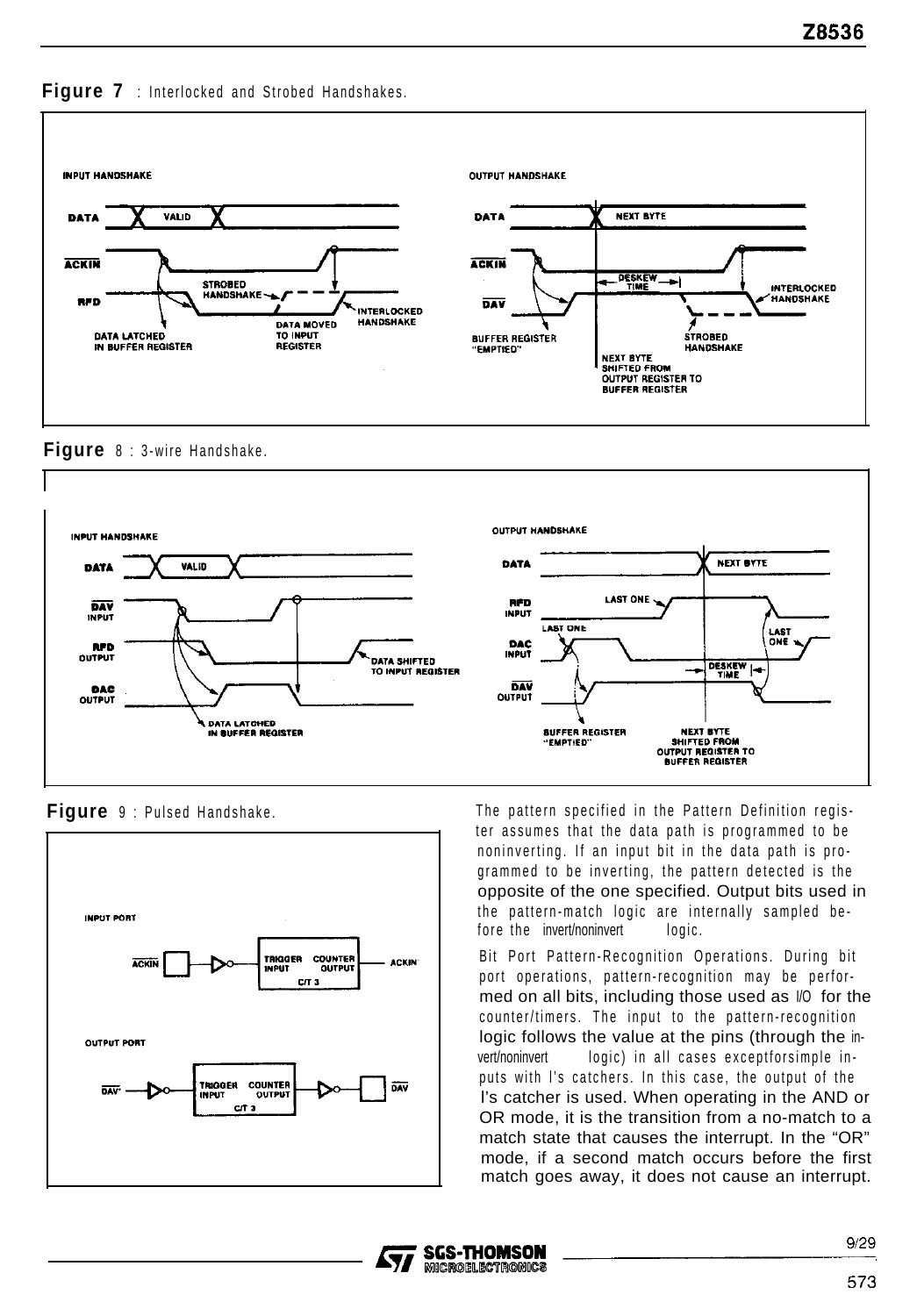## **FUNCTIONAL DESCRIPTION** (cont'd)

Since a match condition only lasts a short time when edges are specified, care must be taken to avoid losing a match condition. Bit ports specified in the OR-Priority Encoded Vector mode generate interrupts as long as any match state exists. A transition from a no-match to a match state is not required.

The pattern-recognition logic of bit ports operates in two basic modes : transparent and latched. When the Latch on Pattern Match (LPM) bit is set to 0 (Transparent mode), the interrupt indicates that a specified pattern has occurred, but a read of the Data register does not necessarily indicate the state of the port at the time the interrupt was generated. In the Latched mode (LPM  $=$  I), the state of all the port inputs at the time the interrupt was generated is latched in the input register and held until IP is cleared. In all cases, the PMF indicates the state of the port at the time it is read.

If a match occurs while IP is already set, an error condition exists. If the Interrupt On Error bit (IOE) is 0, the match is ignored. However, if IOE is 1 after the first IP is cleared, it is automatically set to 1 along with the Interrupt Error (ERR) flag. Matches occurring while ERR is set are ignored. ERR is cleared when the corresponding IP is cleared.

When a pattern-match is present in the OR-Priority Encoded Vector mode, IP is set to 1. The IP cannot be cleared until a match is no longer present. If the interrupt vector is allowed to include status, the vector returned during Interrupt Acknowledge indicates the highest priority bit matching its specification at the time of the Acknowledge cycle. Bit 7 is the highest priority and bit 0 is the lowest. The bit initially causing the interrupt may not be the one indicated by the vector if a higher priority bit matches before the Acknowledge. One the Acknowledge cycle is initiated, the vector is frozen until the corresponding IP is cleared. Where inputs that cause interrupt is serviced, the l's catcher can be used to hold the value.

Because a no-match to match transition is not required, the source of the interrupt must be cleared before IP is cleared or else a second interrupt is generated. No error detection is performed in this mode, and the Interrupt On Error bit should be set to 0.

**Ports with Handshake Pattern-Recognition Operation.** In this mode, the handshake logic normally controls the setting of IP and, therefore, the generation of interrupt requests. The pattern-match logic controls the Pattern-Match Flag (PMF). The data is compared with the match pattern when it is shifted

from the Buffer register (input port) or when it is shifted from the Output register to the Buffer register (output port). The pattern match logic can override the handshake logic in certain situations. If the port is programmed to interrupt when two bytes of data are available to be read or written, but the first byte matches the specified pattern, the pattern-recognition logic sets IP and generates an interrupt. While PMF is set, IP cannot be cleared by reading or writing the data registers. IP must be cleared by command. The input register is not emptied while IP is set, nor is the output register filled until IP is cleared.

If the Interrupt on Match Only (IMO) bit is set, IP is set only when the data matches the pattern. This is useful in DMA-type application when interrupts are required only after a block of data is transferred.

**Counter/Timer Operation.** The three independent 16-bit counter/timers consist of a presettable 16.bit down counter, a 16-bit Time Constant register, a 16 bit Current Counter register, an 8-bit Mode Specification register, an 8-bit Command and Status register, and the associated control logic that links these registers. **Counter/Timer Operation.** The three indep<br>16-bit counter/timers consist of a presettabl<br>down counter, a 16-bit Time Constant register,<br>bit Current Counter register, an 8-bit Mode<br>cation register, an 8-bit Command and Stat

#### **Table** 2 : Counter/Timer External Access.

| Function             | C/T <sub>1</sub> | C/T <sub>2</sub> | $C/T_3$         |
|----------------------|------------------|------------------|-----------------|
| Counter/Timer Output | PB <sub>4</sub>  | PB <sub>0</sub>  | PC 0            |
| Counter Input        | PB <sub>5</sub>  | PB <sub>1</sub>  | PC <sub>1</sub> |
| Trigger Input        | PB <sub>6</sub>  | PB <sub>2</sub>  | PC <sub>2</sub> |
| Gate Input           | ∽в               | PB 3             | PC 3            |

The flexibility of the counter/timers is enhanced by the provision of up to four lines per counter/timer (counter input, gate input, trigger input, and counter/timer output) for direct external control and status. Counter/Timer i's external I/O lines are provided by the four most significant bits of Port B. Counter/Timer 2's are provided by the four significant bits of Port B. Counter/Timer 3's external I/O lines are provided by the four bits of Port C. The utilization of these lines (table 2) is programmable on a bit-by-bit basis via the Counter/Timer Mode Specification registers.

When external counter/timer I/O lines are to be used, the associated port lines must be vacant and programmed in the proper data direction. Lines used for counter/timer I/O have the same characteristics as simple input lines. They can be specified as inverting or noninverting they can be read and used with the pattern-recognition logic. They can also include the l's catcher input.

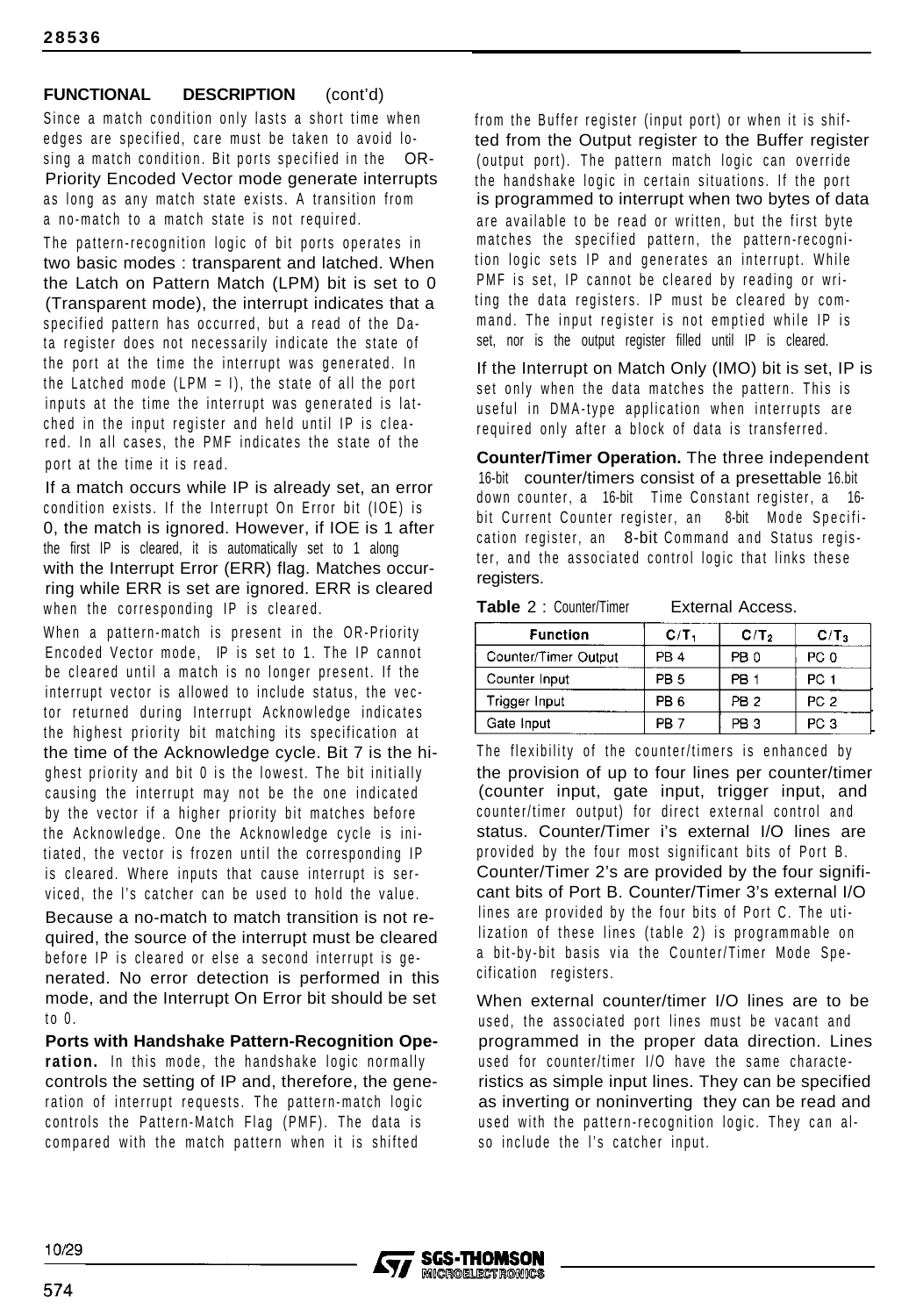Counter/Timers 1 and 2 can be linked internally in three different ways. Counter/Timer l's output (inverted) can be used as Counter/Timer 2's trigger, gate, or counter input. When linked, the counter/ timers have the same capabilitiesas when used separately. The only restriction is that when Counter/Timer 1 drives Counter/Timer 2's count input, Counter/Timer 2 must be programmed with its external count input disabled.

There are three duty cycles available for the timer/counter output : pulse, one-shot, and squarewave. Figure 10 shows the counter/timer waveforms When the Pulse mode is specified, the output goes High for one clock cycle, beginning when the down-counter leaves the count of 1. In the One-Shot mode, the output goes High when the counter/timer is triggered and goes Low when the down-counter reaches 0. When the square-wave output duty cycle is specified, thecounter/timer goes through two full sequences for each cycle. The initial trigger causes the down-counter to be loaded and the normal count-down sequence to begin. If a 1 count is detected on the down-counter's clocking edge, the output goes High and the time constant value is reloaded. On the clocking edge, when both the down-counter and the output are l's, the output is pulled back Low.

The Continuous/Single Cycle (C/SC) bit in the Mode Specification register controls operation of the down-counter when it reaches terminal count. If C/SC is 0 when a terminal count is reached, the countdown sequence stops. If the CSC bit is 1 each time the count-down counter reaches 1, the next cycle causes the time constant value to be reloaded. The time constant value may be changed by the CPU, and on reload, the new time constant value is loaded.

Counter/timer operations require loading the time constant value in the Time Constant register and initiating the countdown sequence by loading the down-counter with the time constant value. The Time Constant register is accessed as two 8-bit registers. The registers are readable as well as writable, and the access order is irrelevant. A 0 in the Time Constant register specifies a time constant of 65.536. The down-counter is loaded in one of three ways : by writing a 1 to the Trigger Command Bit (TCB) of the Command and Status register, on the rising edge of the external trigger input, or, for Counter/Timer 2 only, on the rising edge of Counter/Timer l's internal output if the counters are linked via the trigger input. The TCB is write-only, and read always returns 0.



Figure 10 : Counter/Timer Waveforms.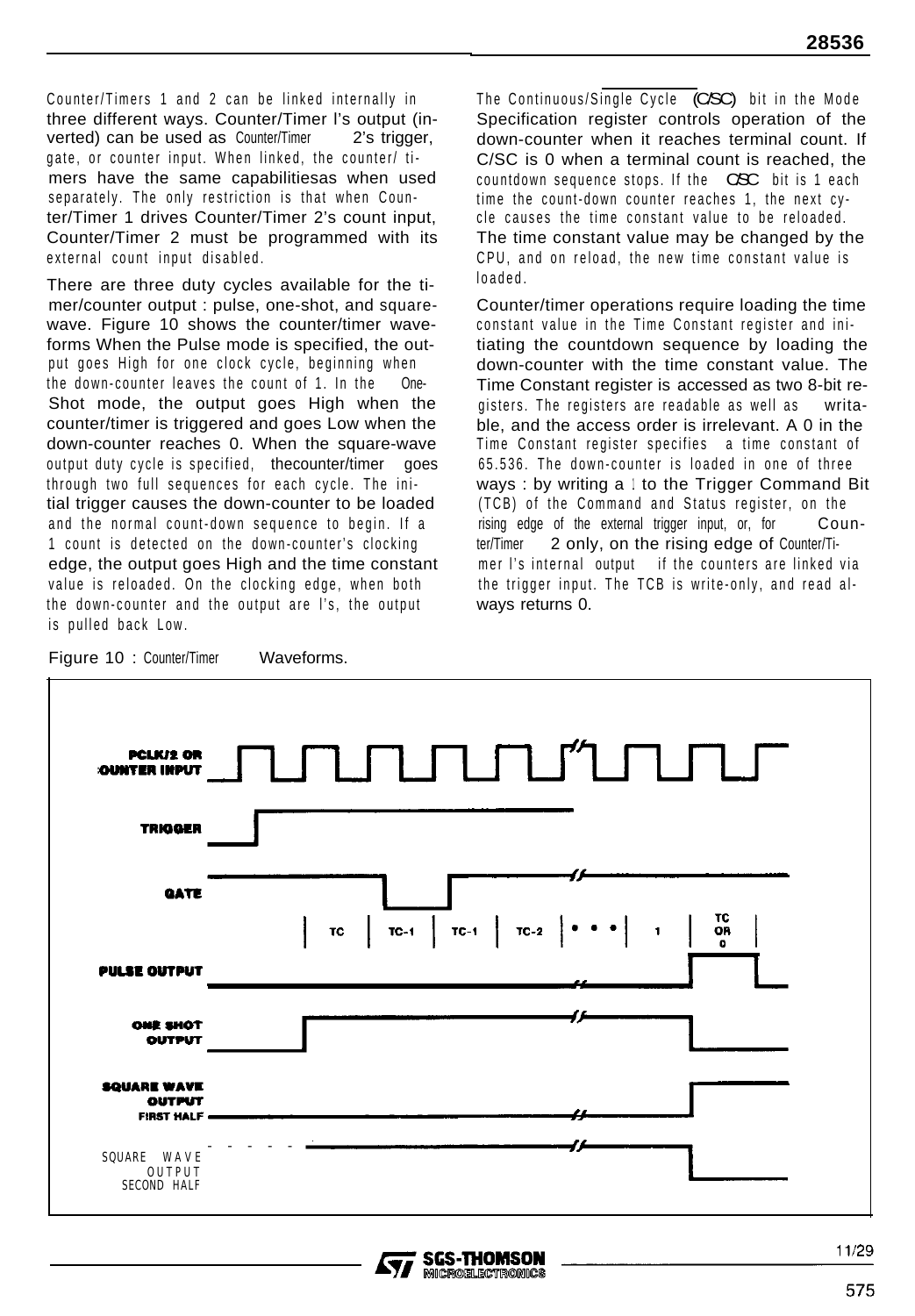Once the down-counter is loaded, the count-down sequence continues toward terminal count as long as all the counter/timer's hardware and software gate inputs are High. If any of the gate inputs goes Low (0), the countdown halts. It resumes when all gate inputs are 1 again.

The reaction to triggers occurring during a countdown sequence is determined by the state of the Retrigger Enable Bit (REB) in the Mode Specification register. If REB is 0, retriggers are ignored and the countdown continues normally. If REB is 1, each trigger causes the down-counter to be reloaded and the count-down sequence starts over again. If the output is programmed in the Square-Wave mode, retrigger causes the sequence to start over from the initial load of the time constant.

The rate at which the down-counter counts is determined by the mode of the counter/timer. In the Timer mode (the External Count Enable [ECE] bit is 0), the down-counter is clocked internally by a signal that is half the frequency of the PCLK input to the chip. In the Counter mode (ECE is 1), the downcounter is decremented on the rising edge of the counter/timer's counter input.

Each time the counter reaches terminal count, its Interrupt Pending (IP) bit is set to 1, and if interrupts are enabled  $I(E = I)$ , an interrupt is generated. If a terminal count occurs while IP is already set, an internal error flag is set. As soon as IP is cleared, it is forced to 1 along with the Interrupt Error (ERR) flag. Errors that occur after the internal flag is set are ignored.

The state of the down-counter can be determined in two ways : by reading the contents of the downcounter via the Current Count register or by testing the Count In Progress (CIP) status bit in the Command and Status register. The CIP status bit is set when the down-counter is loaded ; it is reset when the down-counter reaches 0. The Current Count register is a  $1$  B-bit register, accessible as two 8-bit registers, which mirrors the contents of the down-counter. This register can be read anytime. However, reading the register is asynchronous to the counters counting, and the value returned is valid only if the counter is stopped. The downcounter can be reliably read "on the fly" by the first writing of a 1 to the Read Counter Control (RCC) bit in the counter/timer's Command and Status register. This freezes the value in the Current Count register until a read of the least significant byte is performed.

**Interrupt Logic Operation.** The Cl0 has five potential sources of interrupts : the three counter/timers and Ports A and B. The oriorities of these sources are fixed in the following order : Counter/Timer 3, Port A, Counter/Timer 2, Port B, and Counter/Timer 1. Since the counter/timers all have equal capabilities and Ports A and B have equal capabilities, there is no adverse impact from the relative priorities.

The Cl0 interrupt priority, relative to other components within the system, is determined by an interrupt daisy chain. Two pins, Interrupt Enable In (IEI) and Interrupt Enable Out (IEO), provide the input and output necessary to implement the daisy chain. When IEI is pulled Low by a higher priority device. the Cl0 cannot request an interrupt of the CPU. The following discussion assumes that the IEI line is High.

Each source of interrupt in the Cl0 contains three bits for the control and status of the interrupt logic : an Interrupt Pending (IP) status bit, an Interrupt Under Service (IUS) status bit, and an Interrupt Enable (IE) control bit. IP is set when an event requiring CPU intervention occurs. The setting of IP results in forcing the Interrupt (INT) output Low, if the associated IE is 1.

The IUS status bit is set as a result of the Interrupt Acknowledge cycle by the CPU and is set only if its IP is of highest priority at the time the Interrupt Acknowledge commences. It can also be set directly by the CPU. Its primary function is to control the interrupt daisy chain. When set, it disables lower priority sources in the daisy chain, so that lower priority interrupt sources do not request servicing while higher priority devices are being serviced.

The IE bit provides the CPU with a means of masking off individual sources of interrupts. When IE is set to 1, interrupt is generated normally. When IE is set to 0, the IP bit is set when an event occurs that would normally require service ; however, the INT output is not forced Low.

The Master Interrupt Enable (MIE) bit allows all sources of interrupts within the Cl0 to be disabled without having to individually set each IE to 0. If MIE is set to 0, all IPs are masked off and no interrupt can be requested or acknowledged. The Disable Lower Chain (DLC) bit is included to allow the CPU to modify the system daisy chain. When the DLC bit is set to 1, the ClO's IEO is forced Low, independent of the state of the Cl0 or its IEI input, and all lower priority device's interrupts are disabled.

As part of the Interrupt Acknowledge cycle, the Cl0 is capable of responding with an 8-bit interrupt vector that specifies the source of the interrupt. The Cl0 contains three vector registers : one for Port A, one for Port B, and one shared by the three counter/timers. The vector output is inhibited by setting the No Vector (NV) control bit to 1.